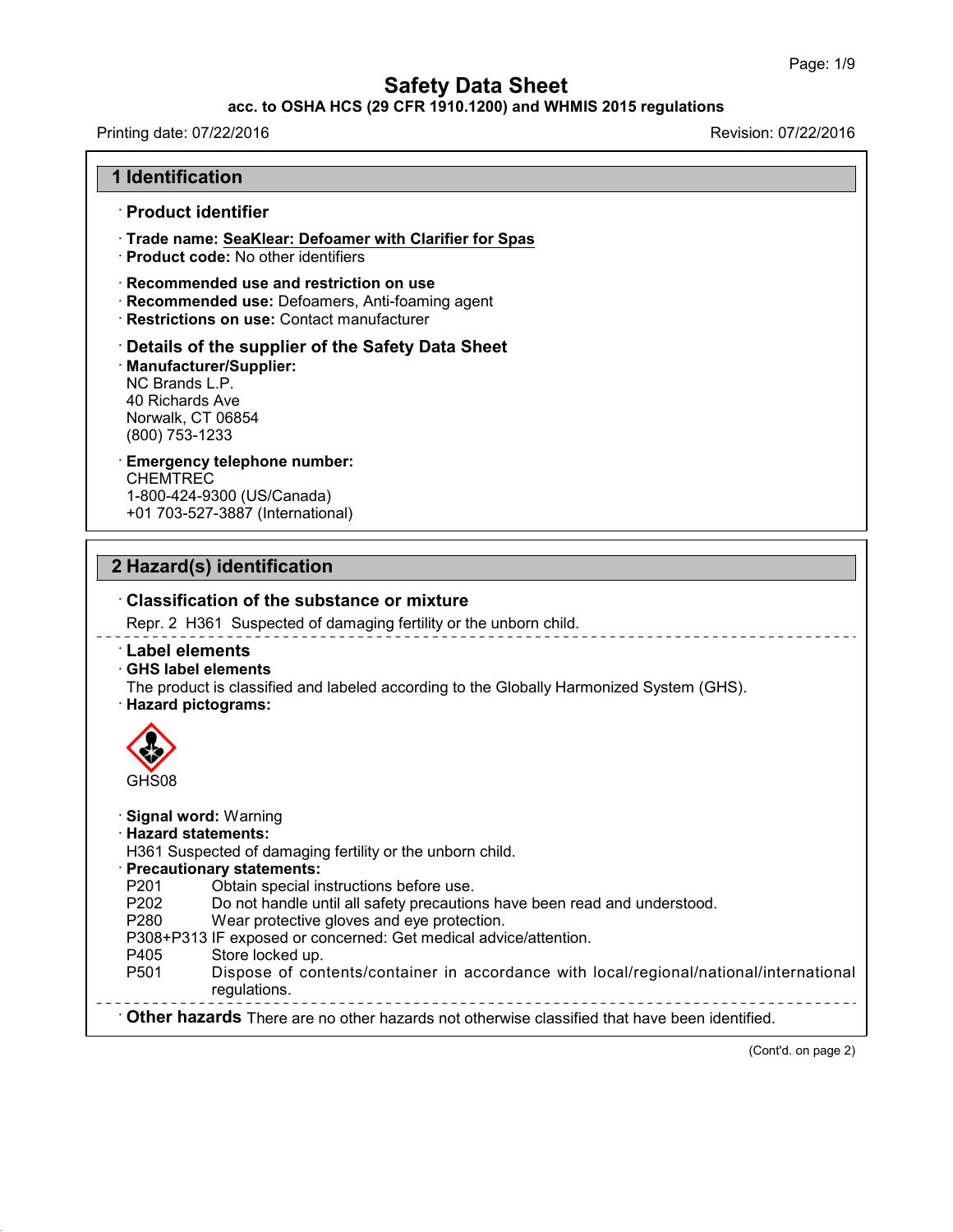**acc. to OSHA HCS (29 CFR 1910.1200) and WHMIS 2015 regulations**

Printing date: 07/22/2016 Revision: 07/22/2016

#### **Trade name: SeaKlear: Defoamer with Clarifier for Spas**

(Cont'd. of page 1)

| 3 Composition/information on ingredients   |                                               |       |
|--------------------------------------------|-----------------------------------------------|-------|
| <b>Chemical characterization: Mixtures</b> |                                               |       |
| $\cdot$ Components:                        |                                               |       |
| 556-67-2 octamethylcyclotetrasiloxane      | Elam. Liq. 3, H226<br><b> S</b> Repr. 2, H361 | $2\%$ |
| · Additional information:                  |                                               |       |

For the listed ingredient(s), the identity and/or exact percentage(s) are being withheld as a trade secret. For the wording of the listed Hazard Statements refer to section 16.

#### **4 First-aid measures**

#### · **Description of first aid measures**

#### · **After inhalation:**

Unlikely route of exposure.

Supply fresh air; consult doctor in case of complaints.

· **After skin contact:**

Immediately rinse with water.

If skin irritation is experienced, consult a doctor.

· **After eye contact:** Remove contact lenses if worn, if possible. Rinse opened eye for several minutes under running water. If symptoms persist, consult a doctor. · **After swallowing:**

Rinse out mouth and then drink plenty of water.

Do not induce vomiting; immediately call for medical help.

· **Most important symptoms and effects, both acute and delayed:**

Gastric or intestinal disorders when ingested.

- Nausea in case of ingestion.
- · **Danger:** Suspected of damaging fertility orthe unborn child.

· **Indication of any immediate medical attention and special treatment needed:** Treat symptomatically.

### **5 Fire-fighting measures**

#### · **Extinguishing media**

#### · **Suitable extinguishing agents:**

The product is not flammable.

Use fire fighting measures that suit the environment.

- · **For safety reasons unsuitable extinguishing agents:** None.
- · **Special hazards arising from the substance or mixture**

Formation of toxic gases is possible during heating or in case of fire.

- · **Advice for firefighters**
- · **Protective equipment:**

43.0

Wear self-contained respiratory protective device.

(Cont'd. on page 3)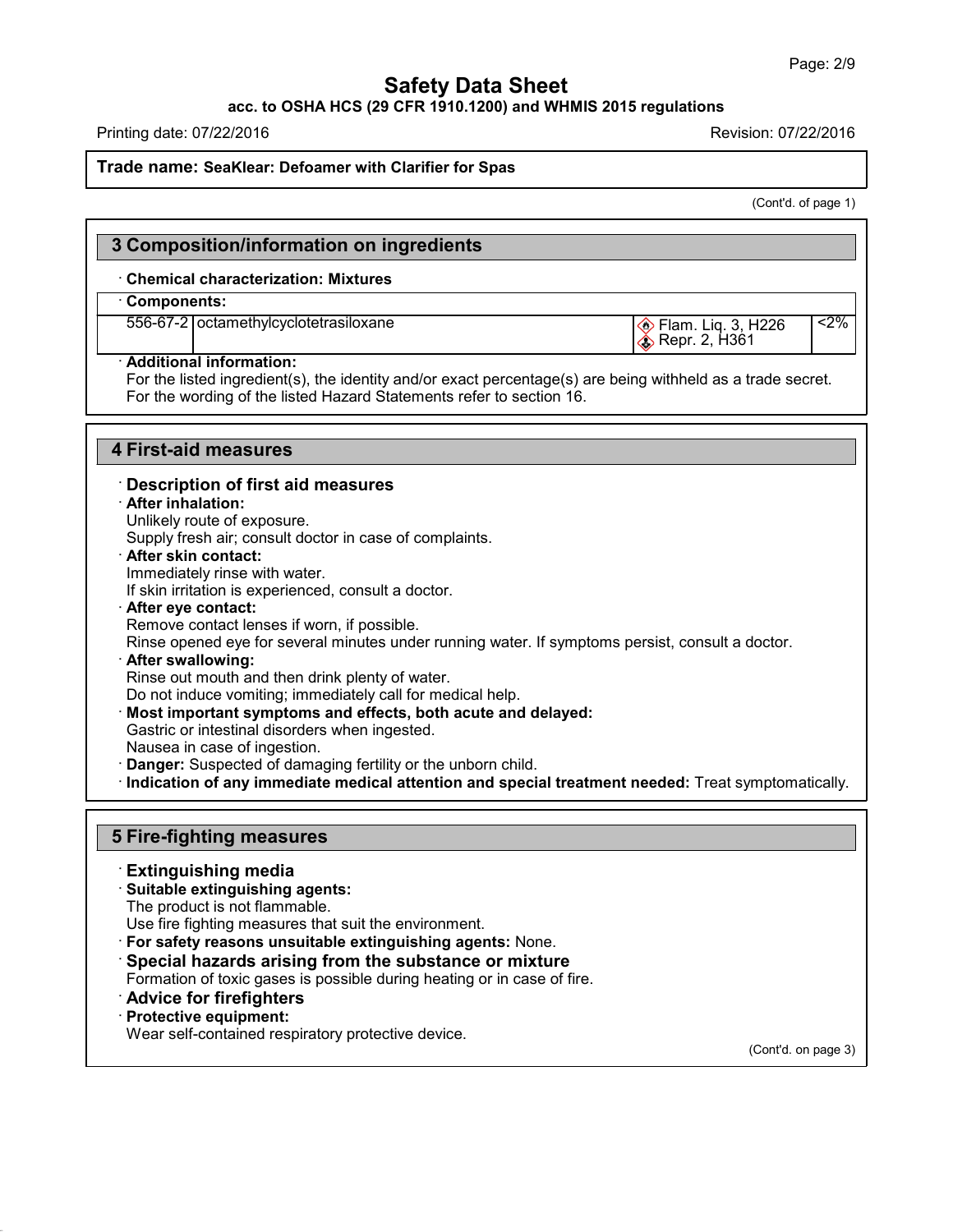**acc. to OSHA HCS (29 CFR 1910.1200) and WHMIS 2015 regulations**

Printing date: 07/22/2016 Revision: 07/22/2016

#### **Trade name: SeaKlear: Defoamer with Clarifier for Spas**

(Cont'd. of page 2)

Wear fully protective suit.

### **6 Accidental release measures**

· **Personal precautions, protective equipment and emergency procedures:** Ensure adequate ventilation.

Use personal protective equipment as required.

· **Environmental precautions:**

Do not allow undiluted product or large quantities of it to reach ground water, water course or sewage system.

#### · **Methods and material for containment and cleaning up:**

Absorb with liquid-binding material (sand, diatomite, acid binders, universal binders, sawdust).

#### · **Reference to other sections:**

See Section 7 for information on safe handling.

See Section 8 for information on personal protection equipment.

See Section 13 for disposal information.

### **7 Handling and storage**

#### · **Handling**

· **Precautions for safe handling:**

Use only in well ventilated areas. Keep out of reach of children. Avoid breathing mist, vapors, or spray. Avoid contact with the eyes and skin.

- · **Information about protection against explosions and fires:** Keep respiratory protective device available.
- · **Conditions for safe storage, including any incompatibilities**
- · **Storage**

43.0

- · **Requirements to be met by storerooms and receptacles:** Store in a well-ventilated place. Keep cool.
- · **Information about storage in one common storage facility:** Store away from foodstuffs.
- · **Specific end use(s):** No relevant information available.

### **8 Exposure controls/personal protection**

#### · **Control parameters**

· **Components with limit values that require monitoring at the workplace:**

## **556-67-2 octamethylcyclotetrasiloxane**

WEEL (USA) Long-term value: 10\* ppm \*OARS WEEL

(Cont'd. on page 4)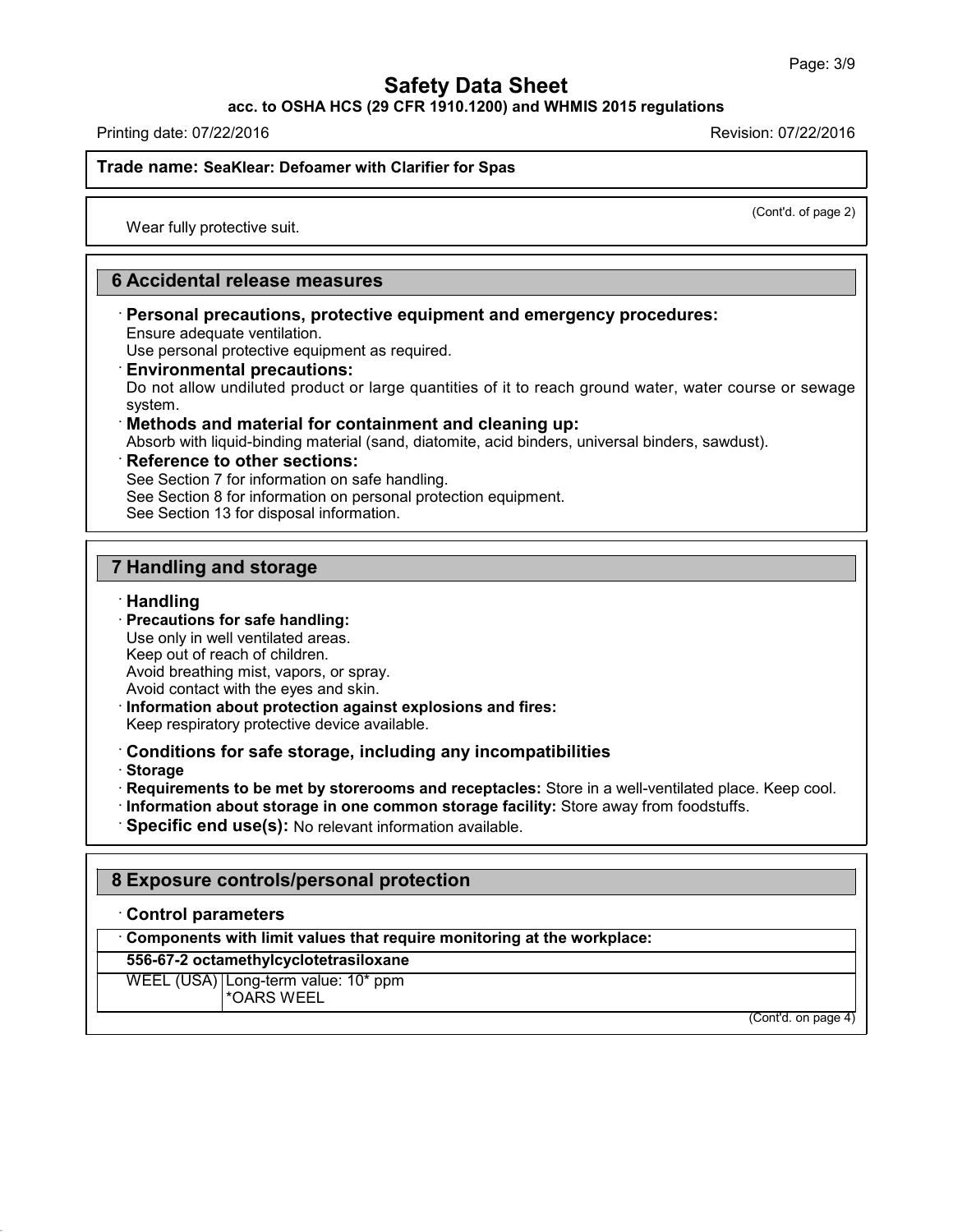## **acc. to OSHA HCS (29 CFR 1910.1200) and WHMIS 2015 regulations**

Printing date: 07/22/2016 Revision: 07/22/2016

43.0

**Trade name: SeaKlear: Defoamer with Clarifier for Spas**

(Cont'd. of page 3)

· **Exposure controls** · **Personal protective equipment:** · **General protective and hygienic measures:** The usual precautionary measures for handling chemicals should be followed. Keep away from foodstuffs, beverages and feed. Wash hands before breaks and at the end of work. Avoid contact with the eyes and skin. · **Engineering controls:** No relevant information available. · **Breathing equipment:** Not required under normal conditions of use. Use suitable respiratory protective device in case of insufficient ventilation. · **Protection of hands:** Protective gloves The glove material has to be impermeable and resistant to the product/ the substance/ the preparation. · **Eye protection:** Safety glasses · **Body protection:** Not required under normal conditions of use. · **Limitation and supervision of exposure into the environment** Avoid release to the environment. · **Risk management measures** See Section 7 for additional information.

| Information on basic physical and chemical properties |                                               |  |
|-------------------------------------------------------|-----------------------------------------------|--|
| · Appearance:                                         |                                               |  |
| Form:                                                 | Liquid                                        |  |
| Color:                                                | Opaque                                        |  |
| · Odor:                                               | Characteristic                                |  |
| Odor threshold:                                       | Not determined.                               |  |
| pH-value:                                             | Not determined.                               |  |
| · Melting point/Melting range:                        | Not determined.                               |  |
| <b>Boiling point/Boiling range:</b>                   | 100 °C (212 °F)                               |  |
| $\cdot$ Flash point:                                  | Not applicable.                               |  |
| · Flammability (solid, gaseous):                      | Not applicable.                               |  |
| · Auto-ignition temperature:                          | Not determined.                               |  |
| · Decomposition temperature:                          | Not determined.                               |  |
| · Danger of explosion:                                | Product does not present an explosion hazard. |  |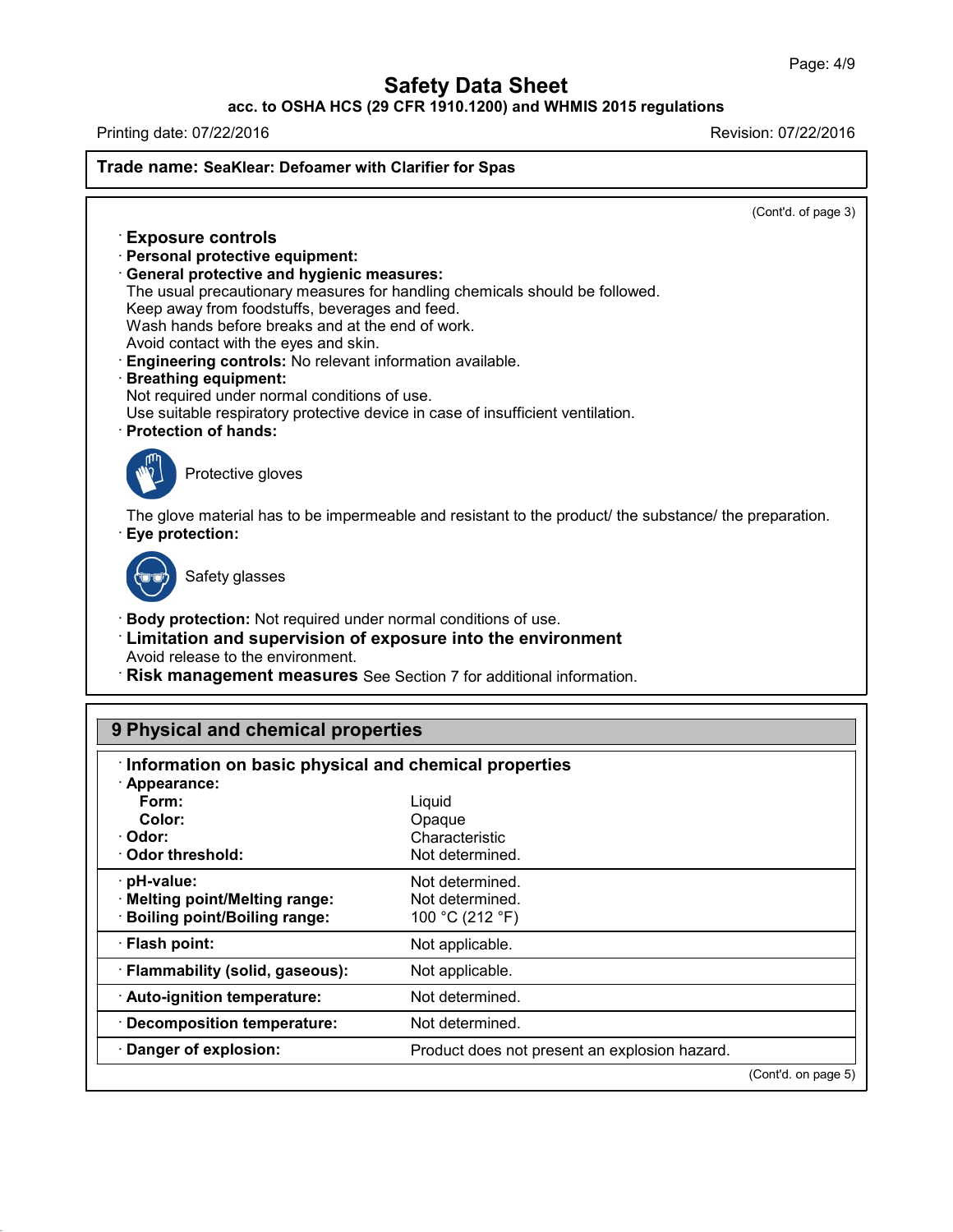### **acc. to OSHA HCS (29 CFR 1910.1200) and WHMIS 2015 regulations**

Printing date: 07/22/2016 Revision: 07/22/2016

### **Trade name: SeaKlear: Defoamer with Clarifier for Spas**

|                                                            |                                    | (Cont'd. of page 4) |
|------------------------------------------------------------|------------------------------------|---------------------|
| <b>Explosion limits</b>                                    |                                    |                     |
| Lower:                                                     | Not determined.                    |                     |
| Upper:                                                     | Not determined.                    |                     |
| · Oxidizing properties:                                    | Not determined.                    |                     |
| · Vapor pressure:                                          | Not determined.                    |                     |
| · Density:                                                 |                                    |                     |
| <b>Relative density:</b>                                   | Not determined.                    |                     |
| Vapor density:                                             | Not determined.                    |                     |
| <b>Evaporation rate:</b>                                   | Not determined.                    |                     |
| · Solubility in / Miscibility with                         |                                    |                     |
| Water:                                                     | Emulsifiable.                      |                     |
| · Partition coefficient (n-octanol/water): Not determined. |                                    |                     |
| $\cdot$ Viscosity                                          |                                    |                     |
| Dynamic:                                                   | Not determined.                    |                     |
| Kinematic:                                                 | Not determined.                    |                     |
| Other information                                          | No relevant information available. |                     |

### **10 Stability and reactivity**

- · **Reactivity:** No relevant information available.
- · **Chemical stability:** Stable under normal temperatures and pressures.
- · **Thermal decomposition / conditions to be avoided:**
- No decomposition if used and stored according to specifications.
- · **Possibility of hazardous reactions:**
- Reacts with strong oxidizing agents.

Reacts with strong acids and alkali.

- · **Conditions to avoid:** Excessive heat.
- · **Incompatible materials:**
- Strong acids
- **Oxidizers**

#### · **Hazardous decomposition products:**

Carbon monoxide and carbon dioxide Nitrogen oxides (NOx)

# **11 Toxicological information**

- · **Information on toxicological effects**
- · **Acute toxicity:**

43.0

- · **LD/LC50 values that are relevant for classification:** None.
- · **Primary irritant effect:**
- · **On the skin:** Based on available data, the classification criteria are not met.
- · **On the eye:** Based on available data, the classification criteria are not met.

(Cont'd. on page 6)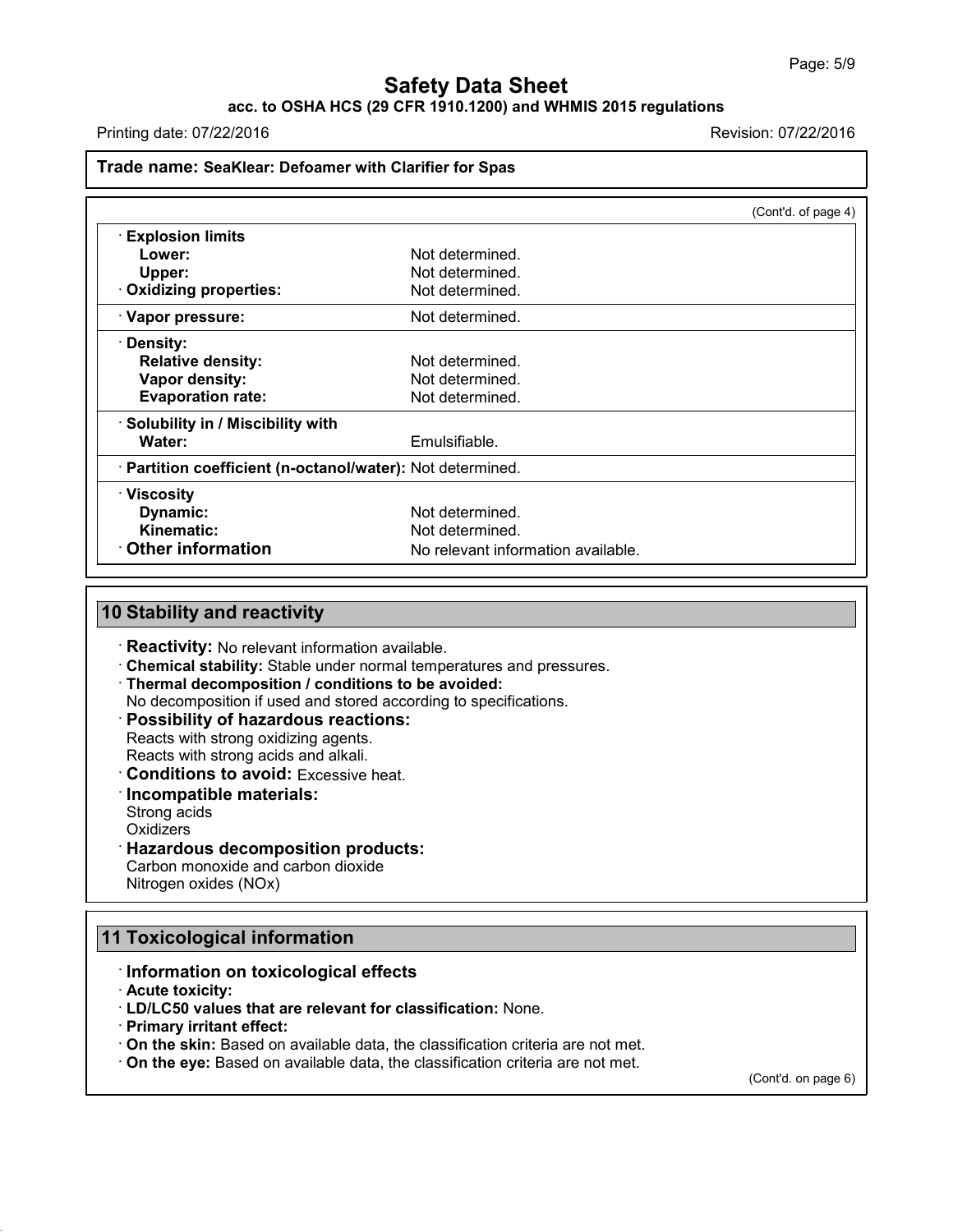**acc. to OSHA HCS (29 CFR 1910.1200) and WHMIS 2015 regulations**

Printing date: 07/22/2016 **Revision: 07/22/2016** 

**Trade name: SeaKlear: Defoamer with Clarifier for Spas**

| (Cont'd. of page 5)<br>· Sensitization: Based on available data, the classification criteria are not met.                                 |  |
|-------------------------------------------------------------------------------------------------------------------------------------------|--|
| · IARC (International Agency for Research on Cancer):                                                                                     |  |
| None of the ingredients are listed.                                                                                                       |  |
| · NTP (National Toxicology Program):                                                                                                      |  |
| None of the ingredients are listed.                                                                                                       |  |
| · OSHA-Ca (Occupational Safety & Health Administration):                                                                                  |  |
| None of the ingredients are listed.                                                                                                       |  |
| Probable route(s) of exposure:                                                                                                            |  |
| Ingestion.                                                                                                                                |  |
| Eye contact.                                                                                                                              |  |
| Skin contact.                                                                                                                             |  |
| · Acute effects (acute toxicity, irritation and corrosivity): No relevant information available.                                          |  |
| Repeated dose toxicity: Possible risk of irreversible effects.<br>CMR effects (carcinogenity, mutagenicity and toxicity for reproduction) |  |
| Repr. 2                                                                                                                                   |  |
| · Germ cell mutagenicity: Based on available data, the classification criteria are not met.                                               |  |
| · Carcinogenicity: Based on available data, the classification criteria are not met.                                                      |  |
| Reproductive toxicity: Suspected of damaging fertility or the unborn child.                                                               |  |
| STOT-single exposure: Based on available data, the classification criteria are not met.                                                   |  |
| · STOT-repeated exposure: Based on available data, the classification criteria are not met.                                               |  |
| · Aspiration hazard: Based on available data, the classification criteria are not met.                                                    |  |
| <b>12 Ecological information</b>                                                                                                          |  |
|                                                                                                                                           |  |
| $\cdot$ Toxicity                                                                                                                          |  |
| · Aquatic toxicity No relevant information available.                                                                                     |  |
| · Persistence and degradability No relevant information available.                                                                        |  |
| Bioaccumulative potential: No relevant information available.                                                                             |  |
| · Mobility in soil: No relevant information available.                                                                                    |  |
| Additional ecological information                                                                                                         |  |
| · General notes:<br>Do not allow undiluted product or large quantities of it to reach ground water, water course or sewage                |  |
| system.                                                                                                                                   |  |
| Results of PBT and vPvB assessment                                                                                                        |  |
| · PBT: Not applicable.                                                                                                                    |  |
| · vPvB: Not applicable.                                                                                                                   |  |

· **Other adverse effects:** No relevant information available.

43.0

(Cont'd. on page 7)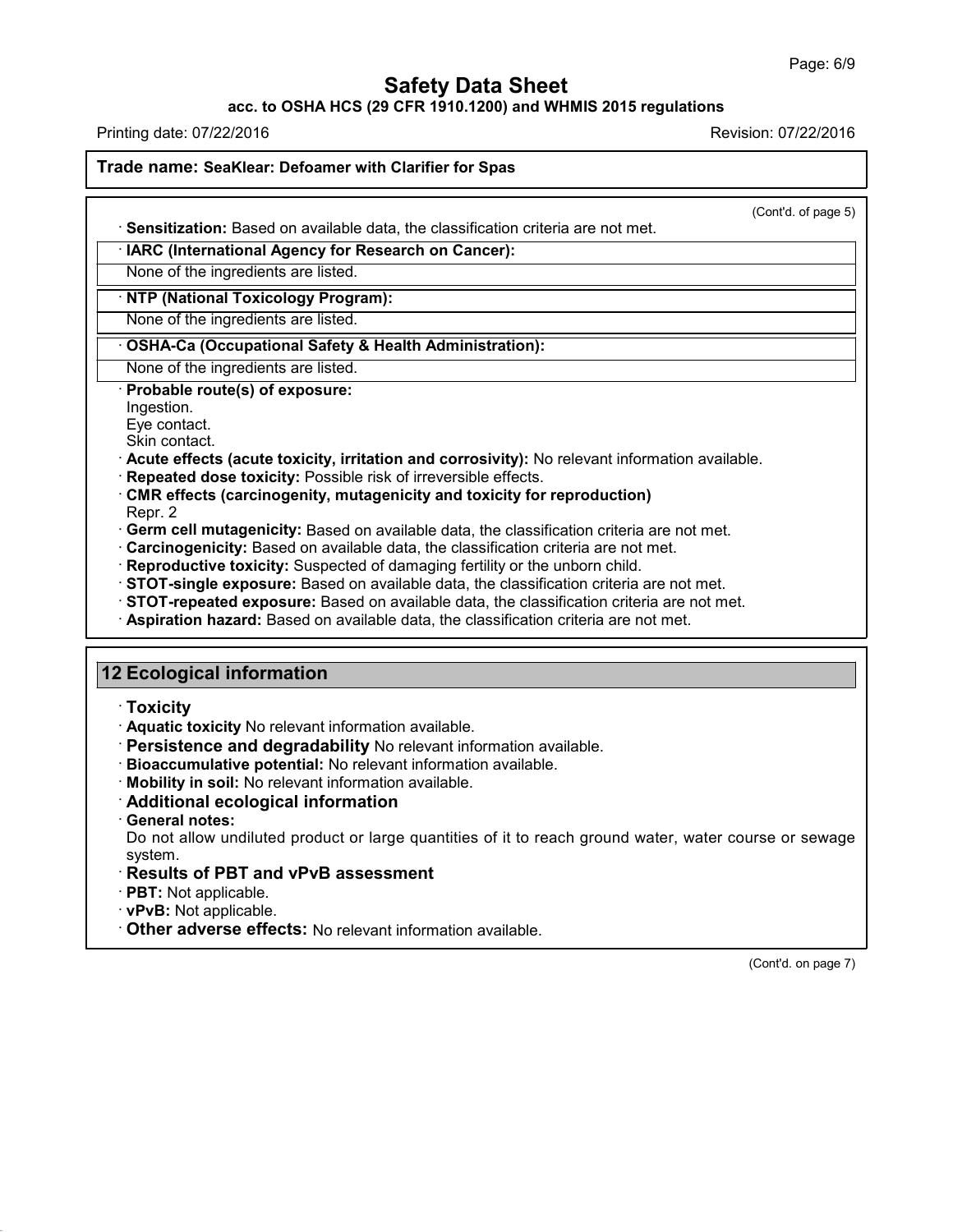**acc. to OSHA HCS (29 CFR 1910.1200) and WHMIS 2015 regulations**

Printing date: 07/22/2016 Revision: 07/22/2016

### **Trade name: SeaKlear: Defoamer with Clarifier for Spas**

(Cont'd. of page 6)

### **13 Disposal considerations**

#### · **Waste treatment methods**

#### · **Recommendation:**

Small amounts may be diluted with plenty of water and washed away. Dispose of bigger amounts in accordance with Local Authority requirements.

The user of this material has the responsibility to dispose of unused material, residues and containers in compliance with all relevant local, state and federal laws and regulations regarding treatment, storage and disposal for hazardous and nonhazardous wastes.

#### · **Uncleaned packagings**

· **Recommendation:** Disposal must be made according to official regulations.

| <b>14 Transport information</b>                                                   |                 |
|-----------------------------------------------------------------------------------|-----------------|
| $\cdot$ UN-Number<br>· DOT, ADR, IMDG, IATA                                       | Not regulated.  |
| · UN proper shipping name<br>· DOT, ADR, IMDG, IATA                               | Not regulated.  |
| Transport hazard class(es)                                                        |                 |
| $\cdot$ DOT, ADR, IMDG, IATA<br>· Class                                           | Not regulated.  |
| · Packing group<br>· DOT, ADR, IMDG, IATA                                         | Not regulated.  |
| $\cdot$ Environmental hazards<br>· Marine pollutant:                              | No.             |
| · Special precautions for user                                                    | Not applicable. |
| Transport in bulk according to Annex II of<br><b>MARPOL73/78 and the IBC Code</b> | Not applicable. |

## **15 Regulatory information**

43.0

· **Safety, health and environmental regulations/legislation specific for the substance or mixture** · **United States (USA)** · **SARA** · **Section 302 (extremely hazardous substances):** None of the ingredients are listed. · **Section 355 (extremely hazardous substances):** None of the ingredients are listed.

(Cont'd. on page 8)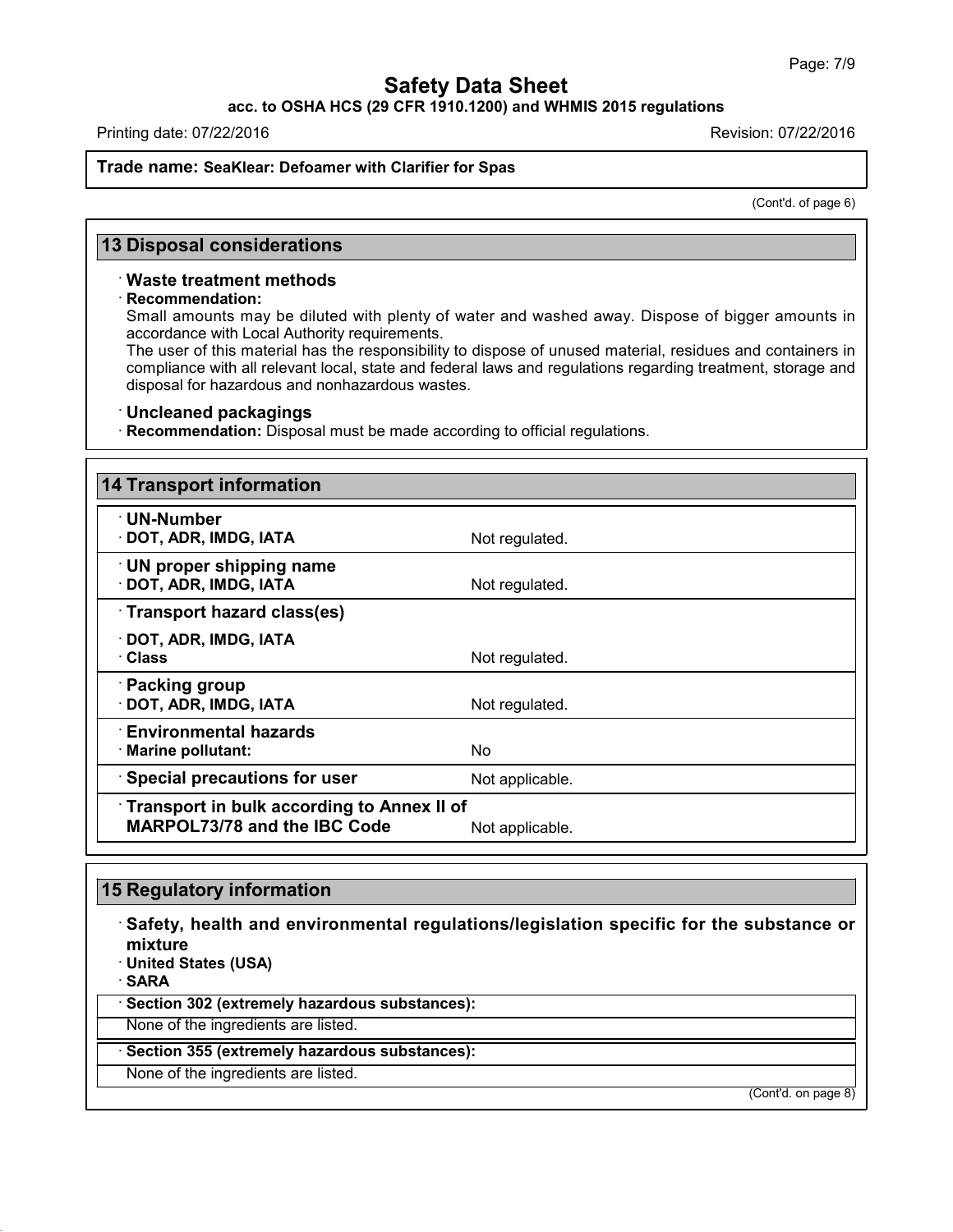### **acc. to OSHA HCS (29 CFR 1910.1200) and WHMIS 2015 regulations**

Printing date: 07/22/2016 Revision: 07/22/2016

**Trade name: SeaKlear: Defoamer with Clarifier for Spas**

|                                                                   | (Cont'd. of page 7) |
|-------------------------------------------------------------------|---------------------|
| Section 313 (Specific toxic chemical listings):                   |                     |
| None of the ingredients are listed.                               |                     |
| <b>TSCA (Toxic Substances Control Act)</b>                        |                     |
| All ingredients are listed.                                       |                     |
| · Proposition 65 (California)                                     |                     |
| <b>Chemicals known to cause cancer:</b>                           |                     |
| None of the ingredients are listed.                               |                     |
| Chemicals known to cause reproductive toxicity for females:       |                     |
| None of the ingredients are listed.                               |                     |
| Chemicals known to cause reproductive toxicity for males:         |                     |
| None of the ingredients are listed.                               |                     |
| Chemicals known to cause developmental toxicity:                  |                     |
| None of the ingredients are listed.                               |                     |
| <b>Carcinogenic categories</b>                                    |                     |
| <b>EPA (Environmental Protection Agency):</b>                     |                     |
| None of the ingredients are listed.                               |                     |
| IARC (International Agency for Research on Cancer):               |                     |
| None of the ingredients are listed.                               |                     |
| NIOSH-Ca (National Institute for Occupational Safety and Health): |                     |
| None of the ingredients are listed.                               |                     |
| <b>Canadian Domestic Substances List (DSL):</b>                   |                     |
| All ingredients are listed.                                       |                     |

### **16 Other information**

43.0

This information is based on our present knowledge. However, this shall not constitute a guarantee for any specific product features and shall not establish a legally valid contractual relationship.

· **Date of preparation / last revision** 07/22/2016 / -

#### · **Abbreviations and acronyms:**

ADR: European Agreement concerning the International Carriage of Dangerous Goods by Road IMDG: International Maritime Code for Dangerous Goods DOT: US Department of Transportation IATA: International Air Transport Association CAS: Chemical Abstracts Service (division of the American Chemical Society) LC50: Lethal concentration, 50 percent LD50: Lethal dose, 50 percent PBT: Persistent, Bioaccumulative and Toxic vPvB: very Persistent and very Bioaccumulative NIOSH: National Institute for Occupational Safety OSHA: Occupational Safety & Health LDLo: Lowest Lethal Dose Observed Flam. Liq. 3: Flammable liquids – Category 3 Repr. 2: Reproductive toxicity – Category 2

(Cont'd. on page 9)